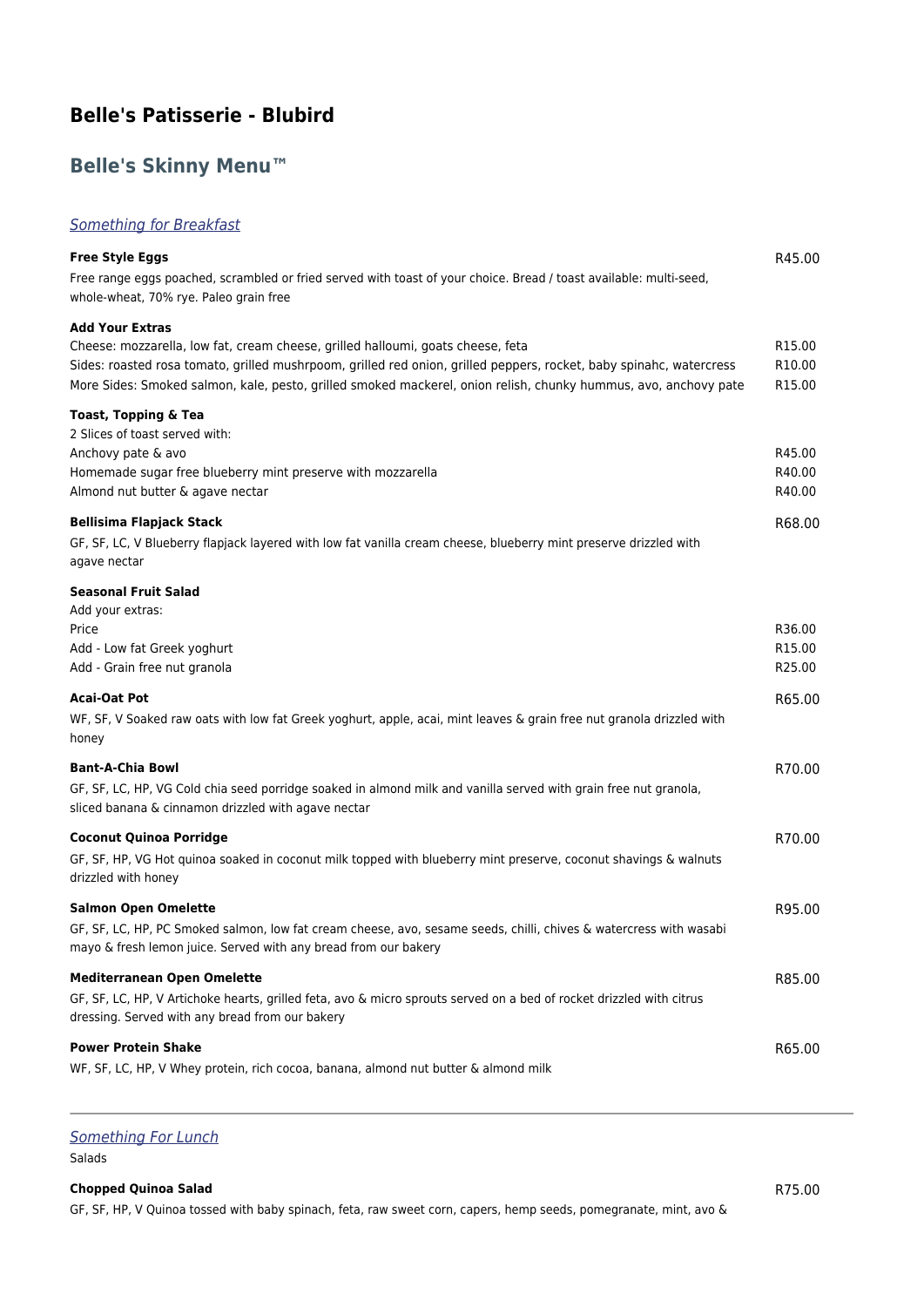#### **Add Extra Protein:**

| AGU LAGU I IVICIII.         |                    |
|-----------------------------|--------------------|
| Smoked Salmon               | R30.00             |
| Tuna                        | R20.00             |
| Free range poached eggs (2) | R <sub>20.00</sub> |
|                             |                    |

#### **La Niçoise** R85.00

GF, SF, DF, HP, PC Shredded tuna tossed in Belle's dressing, artichoke hearts, roasted rosa tomatoes & sweet potato served on a bed of greens, topped with a poached egg & olives

### **Chopped Super Food Bowl**

GF, SF, DF, LC, VG Cauliflower rice tossed with broccoli, hemp seeds, shredded cabbage,baby spinach, celery, carrots, pumpkin seeds, peppadews, toasted chickpeas, coriander & mixed sprouts with Belle's dressing Add Extra Protein Price R69.00 Price R69.00 Price R69.00 Price R69.00 Price R69.00 Price R69.00 Price R69.00 Price R69.00 Price R Add Tuna R20.00 Add Feta R15.00 **Sumac Salad** R79.00 GF, SF, V Baby spinach, watercress, marinated majool dates, goats cheese, grilled red onion, walnuts, chia seeds & avo with a light citrus dressing **Grilled Beetroot Salad** R60.00 GF, SF, HP, V Grilled beetroot & aubergines, peppers, feta, rocket, radish, basil, pine nuts, mixed sprouts & avo served with a citrus dressing **Chopped Asian Coleslaw** GF, SF, LV, VG Red & wine cabbage, mixed sprouts, spring onion, coriander, macadamia nuts & sesame seeds, with mild red curry coconut dressing Price R60.00 Price R60.00 Price R60.00 Price R60.00 Price R60.00 Price R60.00 Price R60.00 Price R60.00 Price R Try it in our Paleo Carb Free Cauli-Wrap R20.00 **Watermelon Salad** R70.00 GF, SF, LC, V Fresh watermelon, rocket, watercress, grilled halloumi, cucumber, hemp & pumpkin seeds, mint & lemon zest served with a light citrus dressing

## Something Else

| <b>Meze Board</b>                                                                                                                                                     | R <sub>120.00</sub> |
|-----------------------------------------------------------------------------------------------------------------------------------------------------------------------|---------------------|
| GF, SF, V Roasted aubergine with pomegranates & wasabi mayo, beetroot, grilled halloumi, artichoke hearts & chunky<br>hummus. Served with grain free cauliflower pita |                     |
| <b>Crestless Quiche</b>                                                                                                                                               | R72.00              |
| GF, SF, LC, HP, V Roasted butternut, goats cheese, halloumi, garlic, chilli, mint & thyme served with watercress &<br>onion relish                                    |                     |
| <b>Cauliflower Wrap / Pizza Bread</b>                                                                                                                                 |                     |
| GF, SF, DF, LC, V                                                                                                                                                     |                     |
| Seasonal julienne vegetables, rocket, watercress, chunky hummus, sesame seeds, avo & wasabi mayo.<br>Add Protein                                                      |                     |
| Price                                                                                                                                                                 | R68.00              |
| Cheese: Goats cheese, feta, mozzarella, cottage cheese, cream cheese                                                                                                  | R <sub>15.00</sub>  |
| Smoked salmon                                                                                                                                                         | R30.00              |
| Smoked tuna                                                                                                                                                           | R <sub>20.00</sub>  |
| <b>Butternut Tower</b>                                                                                                                                                | R86.00              |
| GF, SF, LC, HP, V Roasted butternut rounds layered with cream cheese & kale pesto, served on bed of greens with                                                       |                     |

roasted peppers, pine nut, pumpkin seeds & basil drizzled with Belle's dressing. Served with grain free cauliflower pita